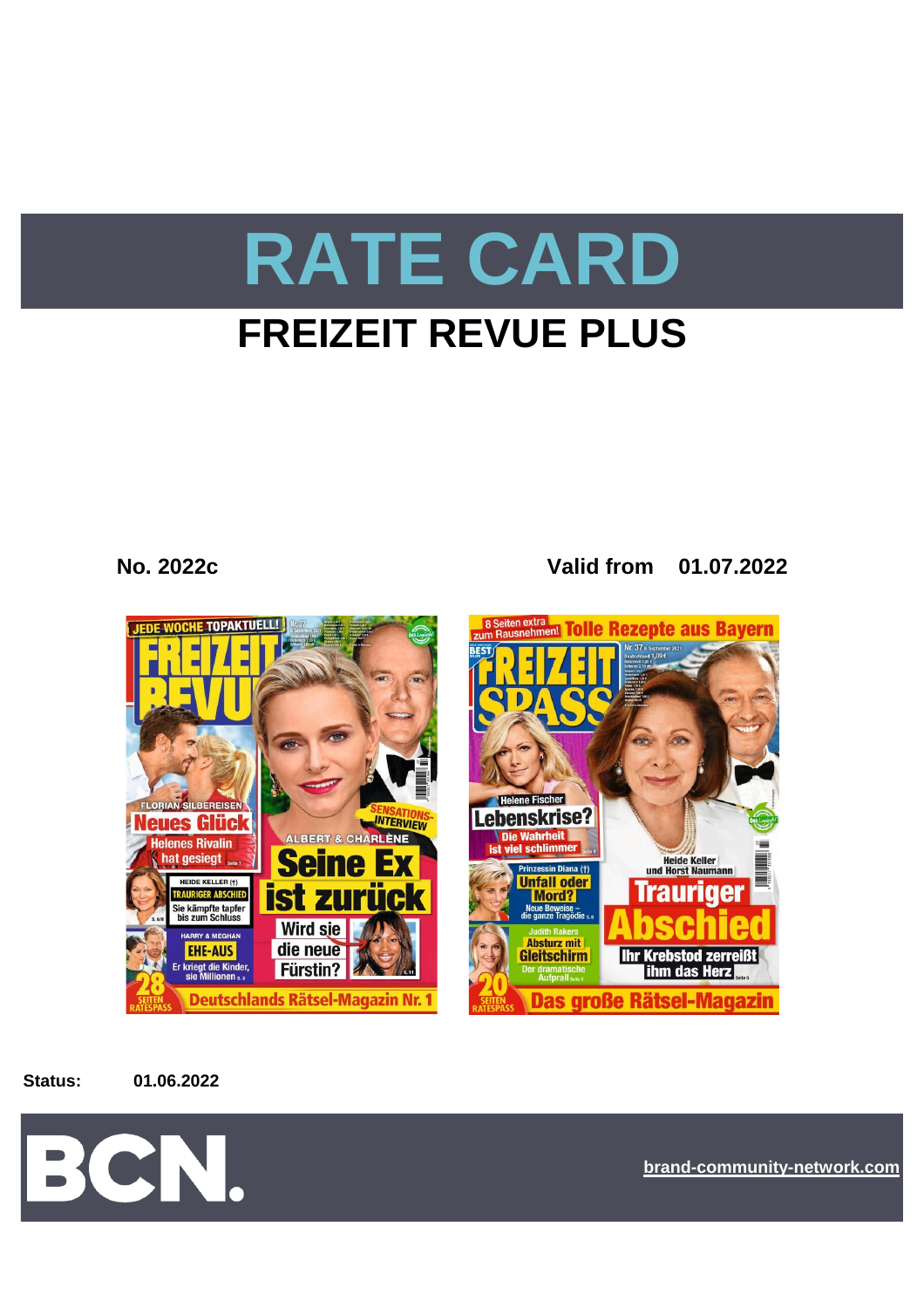

# **PUBLISHER'S DATA**

Burda Senator Verlag GmbH Commerzbank AG D-77652 Offenburg BIC: DRES DEFF 680

P +49 781 84 5149 [heike.lauber@burda.com](mailto:heike.lauber@burda.com) **Terms of payment:**

#### **Print Management/Placement**

Manuel Siefritz AdTech Factory GmbH Hauptstraße 127 D-77652 Offenburg T +49 781 84 3754 [manuel.siefritz@adtechfactory.com](mailto:manuel.siefritz@adtechfactory.com)

### **Ad Management/Order Management Terms and conditions:**

AdTech Factory GmbH Hauptstraße 127 D-77652 Offenburg [orders@adtechfactory.com](mailto:orders@adtechfactory.com)

### **Frequency of publication Technical data:**

**& on sale date** weekly, wednesday (subject to change)

### **Place of publication**

#### **Publisher Bank accounts: Bank accounts:**

Hurbert-Burda-Platz 1 IBAN: DE54 6808 0030 0723 4120 00 UniCredit Bank AG **Brand Director IBAN: DE19 7002 0270 0015 0249 05** Heike Lauber **BIC: HYVEDEMMXXX** 

Invoices are due in net 30 days after the invoice date. The publisher guarantees a 2 per cent discount for advance payments, provided that the invoice amount is submitted on the publication date of the issue in which the advertisement is published at the latest and no older invoices are outstanding. In the event that the payment target is exceeded, default interest pursuant to Clause 11 of the Terms and Conditions of 5 per cent is calculated based on the respective base rate pursuant to Section 1 (1) of the German Discount Rate Transition Law (Diskontsatz-Überleitungs-Gesetz– DÜG). All prices are net prices. The statutory value-added tax is added. Direct debit is possible.

All ad orders are exclusively carried out pursuant to the General Terms and Conditions. These have to be requested directly from BCN or can be viewed online at:

P +49 781 84 2708 [brand-community-network.com/terms-conditions](https://bcn.burda.com/terms-conditions)

[duon-portal.de/](https://duon-portal.de/) For current and binding technical data, log onto duon-portal.de. Also available as PDF download.

### Offenburg, PZN 513364 **Delivery of printer's copy:**

Please upload all copies electronically to duon-portal.de. For support please e-mail support@duon-portal.de or call +49 40 37 41 17 50.

### **General legal notice:**

The warranty claims specified in the publishers' general terms and conditions apply only when the certified technical requirements and standards published on the DUON portal have been fulfilled as well as the delivery has been carried out via the DUON portal. This also holds when data are provided without proof.

#### **Online advertisement booking:**

[obs-portal.de/](https://www.obs-portal.de/) The current, binding technical advertisement bookings can also be sent via the online booking system: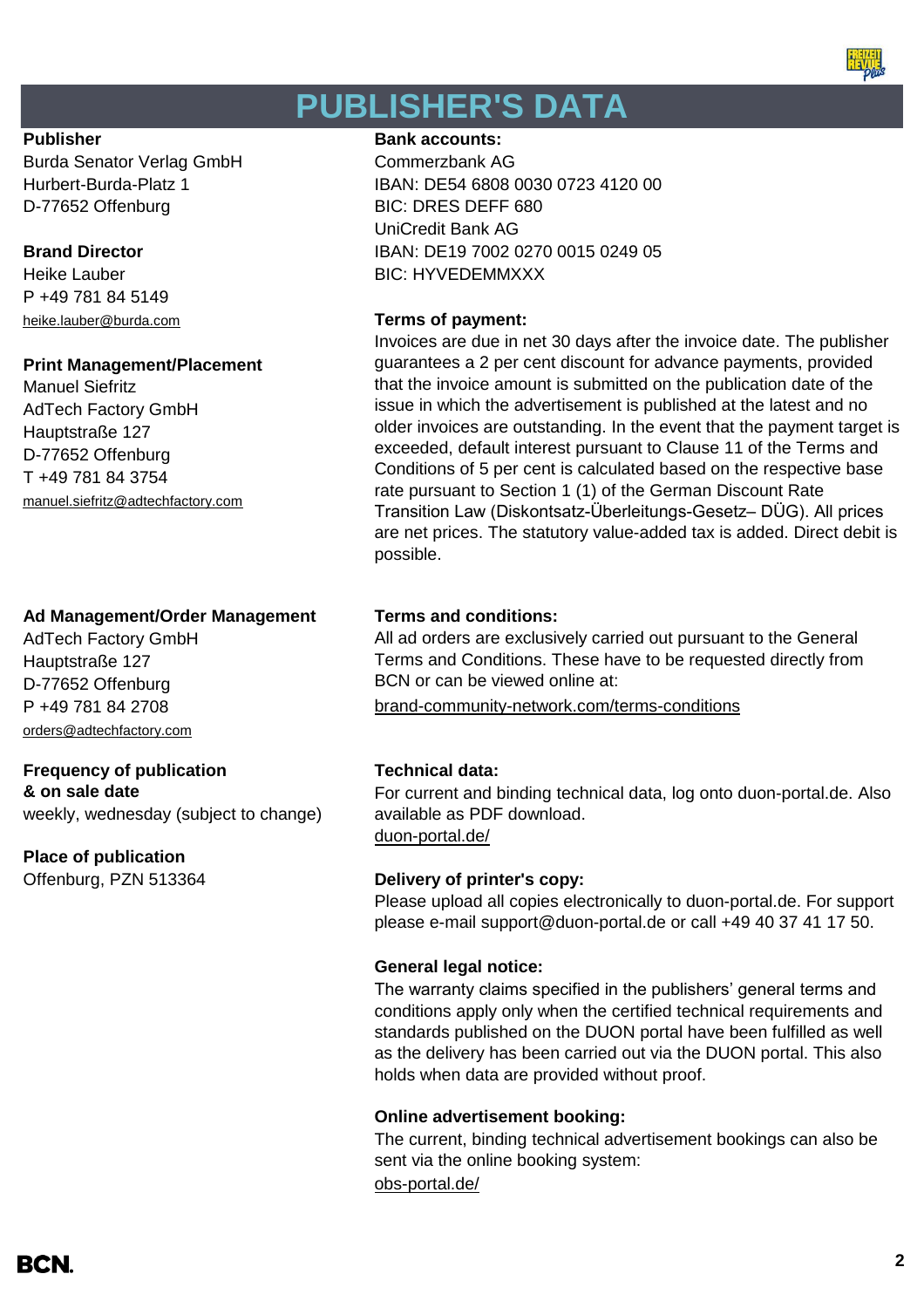

# **FORMATS & RATES**

| Format              | <b>Placement</b>      | <b>Bleed format*</b> | Rate                  |
|---------------------|-----------------------|----------------------|-----------------------|
| $2/1$ page          | Standard              | 430 x 280            | 65,400 €              |
| $1/1$ page          | Standard              | 215 x 280            | 32,700 €              |
| 3/4 page vertical   | Standard              | 156 x 280            | 27,600 €              |
| 2/3 page vertical   | Standard              | 138 x 280            | 24,700 €              |
| 2/3 page horizontal | Standard              | 215 x 182            | 24,700 €              |
| 1/2 page vertical   | Standard              | 106 x 280            | 19,200 €              |
| 1/2 page horizontal | Standard              | 215 x 140            | 19,200 €              |
| 1/3 page vertical   | Standard              | 72 x 280             | 12,800 €              |
| 1/3 page horizontal | Standard              | 215 x 93             | 12,800 €              |
| 1/4 page vertical   | Standard              | 56 x 280             | 9,600€                |
| 1/4 page horizontal | Standard              | 215 x 72             | 9,600 $\epsilon$      |
|                     |                       |                      |                       |
| $2/1$ page          | <b>Opening Spread</b> | 430 x 280            | 78,400 €              |
| $1/1$ page          | Inside front cover    | 215 x 280            | 35,900 €              |
| 1/1 page            | Outside back cover    | 215 x 280            | 35,900 €              |
|                     |                       |                      | *width x height in mm |

### **Ad combinations:**

The reduced combination special price for the combination of advertisements is based on comparison of separate advertisement bookings. To this end, the advertisements of an advertiser with an identical product/creation in the same format must appear in all magazines in parallel issues.

#### **Advertorials:**

[brand-community-network.com/advertisin](https://bcn.burda.com/advertisingsolutions/print/native-ads)gsolutions/print/native-ads Formats and prices for advertorials created by the editorial team on request. For more information, please visit

#### **Consecutive Ads:**

Surcharge on two or more adverts on consecutive partial-page ads: 10%

#### **Fixed placements:**

Agreed fixed placements (e.g. first for a business line, commodity group, etc.) entitle the publisher to bill a

### **Type area format:**

On request.

### **Digital rate card:**

Please find the digital rate card here: [brand-community-network.de/advertisingsolutions/digital/prices](https://bcn.burda.com/advertisingsolutions/digital/prices)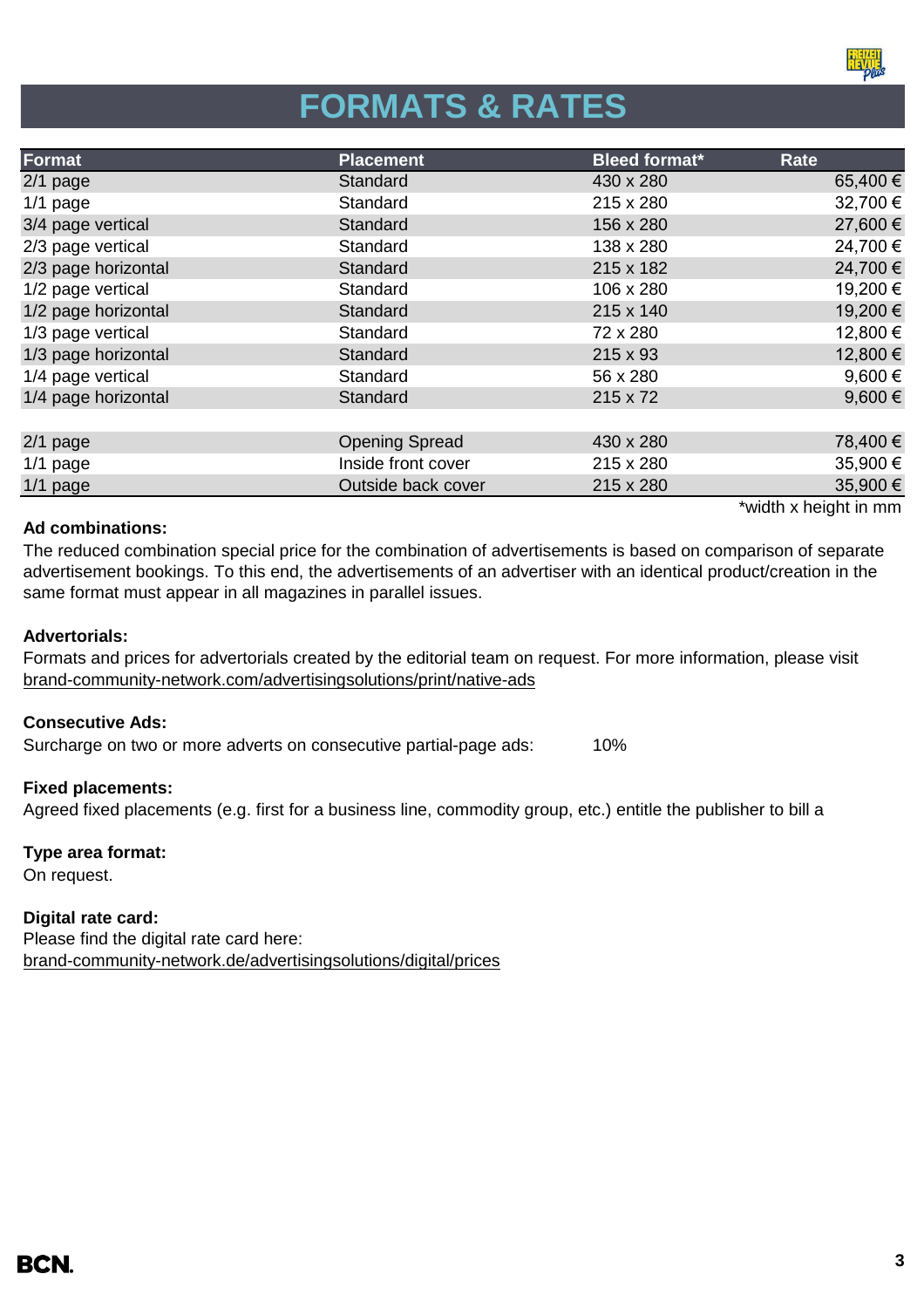

| <b>Rates per thousand</b> | <b>Circulation excl.</b><br>subscriptions* | <b>Subscription</b><br>circulation | Additional ad specials available on request.                                                            |
|---------------------------|--------------------------------------------|------------------------------------|---------------------------------------------------------------------------------------------------------|
| <b>Bound inserts</b>      |                                            |                                    | Prices apply for the booking of at least the entire<br>domestic print run.                              |
| up to 4 pages             | 58€                                        | 76€                                |                                                                                                         |
| up to 8 pages             | 64€                                        | 87 €                               | The publisher reserves the right to reschedule                                                          |
| up to 12 pages            | 69€                                        | 98€                                | bookings with less than domestic print run.                                                             |
| bound partner postcards   | 55€                                        |                                    | 66 € A minimum run of 50,000 copies applies for all                                                     |
| <b>Glued-on inserts</b>   |                                            |                                    | ad specials per magazine.                                                                               |
| Postcard up to 10 g       | 44 €                                       | 55 €                               | Smaller booking units, e.g. according to Nielsen                                                        |
| Booklet up to 10 g        | 50€                                        | 62€                                | areas or federal states, are possible. For split-run<br>advertisinge there will be calculated no        |
| Booklet up to 20 g        | 50€                                        |                                    | 69 $\epsilon$ surcharge.                                                                                |
| Sample up to 10g          | 55€                                        | 67€                                |                                                                                                         |
| Sample up to 20g          | 55€                                        | 74€                                |                                                                                                         |
| <b>Loose inserts</b>      |                                            |                                    |                                                                                                         |
| up to $20 g$              | 71€                                        | $93 \in$                           | *Circulation excl. subscriptions is made up of the                                                      |
| up to $30 g$              | 76€                                        | 104 €                              | combined print runs for the circulation segments<br>newsstand, subscription circles, inflight and other |
| up to $40 g$              | 82€                                        | 115€                               | sales.                                                                                                  |
| up to $50 g$              | 87€                                        | 125€                               |                                                                                                         |

**All tariff ad specials are eligible for discount and count towards the annual agreement commitment.**

**Inserts and bound-in inserts are also possible as single title insertions.**

#### **Calculation basis:**

The calculation basis is the planned circulation or IVW quarterly report upon order confirmation, exclusive of the respective e-paper copies.

#### **Delivered quantity:**

The delivered quantity is based on the planned print run or IVW quarterly report valid at the date of the order confirmation, plus 2 % surplus. In order to react to circulation fluctuations at short notice, we recommend contacting our Print Management/Placement (see "Your Personal Contacts" page) one more time before production start.

#### **Delivery address and deadline:**

Please find the delivery address and deadline on the respective order confirmation. An incoming goods inspection does not take place at the printing plant.

#### **Conditions of delivery:**

Ad specials must be delivered in accordance with the guidelines of the Bundesverband für Druck und Medien (German Association of Print and Media), and be clearly marked with the name of the publication and issue. The material must be delivered, carriage paid, to the address where it will be processed.

#### **Order and cancellation date:**

See "special closing dates" on page "Schedule & Topics Print"; due to limited availability, we strongly recommend booking as early as possible.

#### **Proviso:**

Should any processing problems arise, completion of the circulation takes priority over ad special processing.

#### **AdSpecial Portal:**

Binding technical information on Ad Specials and information on deadlines, samples and delivery for the participating objects is available for download at adspecial-portal.de

**Glued-on inserts:** The basis is a 1/1 carrier advertisement.

#### **Sample products:**

An additional postal fee applies to samples and objects over 2.5 mm thickness.

#### **Samples:**

Samples must be presented by the closing date at the latest. For product samples 50 pieces are required up front. For all other ad specials a minimum of 5 samples are required. To be sent: AdTech Factory, Print Management, Hauptstraße 127, 77652 Offenburg, Germany.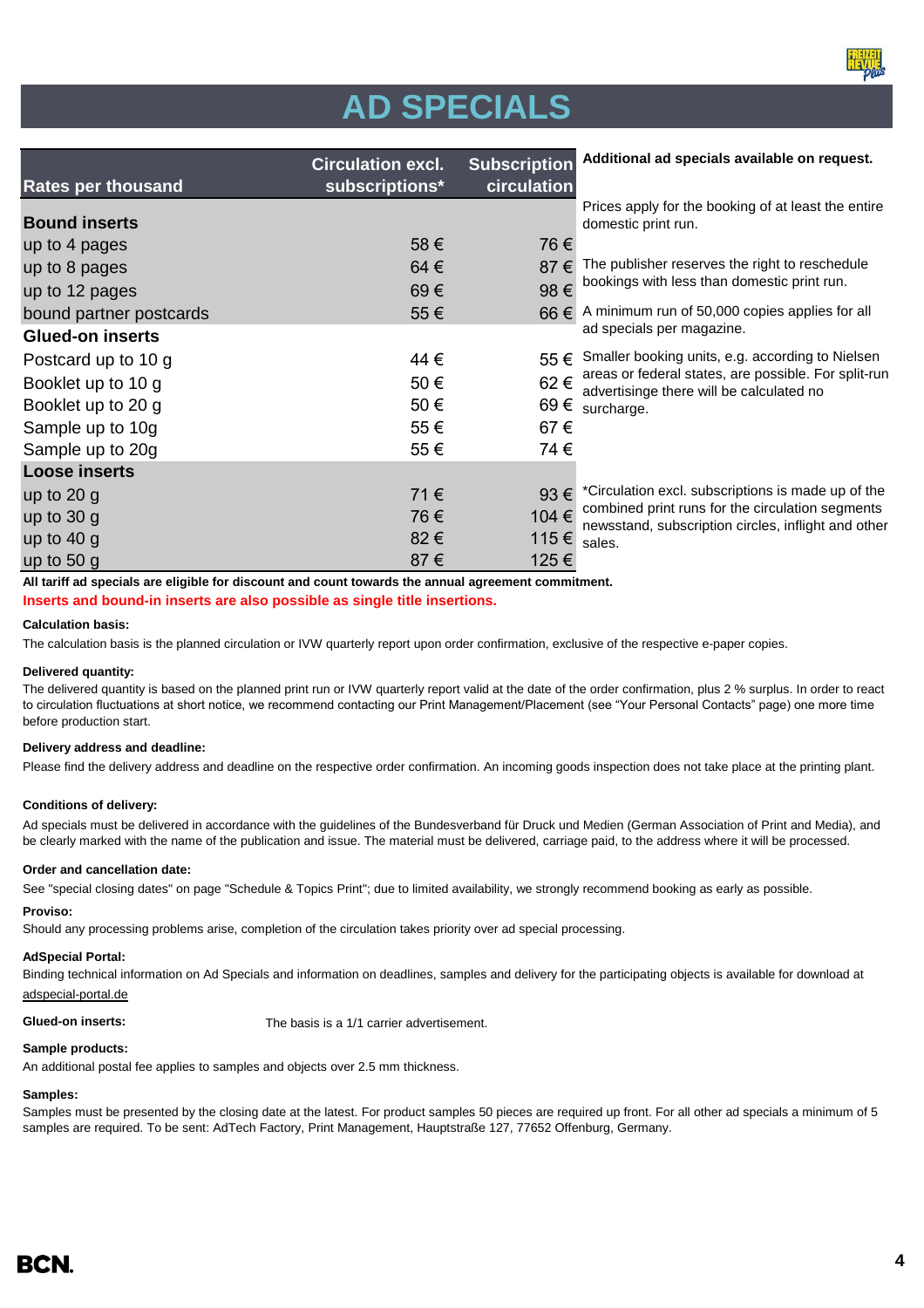

# **SCHEDULE**

|       | The BCN topic preview tool provides you with attractive themes or specials: |                      | brand-community-network.com/topic-preview-tool |                                     |  |
|-------|-----------------------------------------------------------------------------|----------------------|------------------------------------------------|-------------------------------------|--|
| No.   | On sale date                                                                | <b>Closing date*</b> |                                                | Copy date** Special closing date*** |  |
| 2/22  | 05.01.22                                                                    | 15.12.21             | 15.12.21                                       | 19.11.21                            |  |
| 3/22  | 12.01.22                                                                    | 22.12.21             | 22.12.21                                       | 26.11.21                            |  |
| 4/22  | 19.01.22                                                                    | 29.12.21             | 29.12.21                                       | 03.12.21                            |  |
| 5/22  | 26.01.22                                                                    | 05.01.22             | 05.01.22                                       | 10.12.21                            |  |
| 6/22  | 02.02.22                                                                    | 12.01.22             | 12.01.22                                       | 17.12.21                            |  |
| 7/22  | 09.02.22                                                                    | 19.01.22             | 19.01.22                                       | 24.12.21                            |  |
| 8/22  | 16.02.22                                                                    | 26.01.22             | 26.01.22                                       | 31.12.21                            |  |
| 9/22  | 23.02.22                                                                    | 02.02.22             | 02.02.22                                       | 07.01.22                            |  |
| 10/22 | 02.03.22                                                                    | 09.02.22             | 09.02.22                                       | 14.01.22                            |  |
| 11/22 | 09.03.22                                                                    | 16.02.22             | 16.02.22                                       | 21.01.22                            |  |
| 12/22 | 16.03.22                                                                    | 23.02.22             | 23.02.22                                       | 28.01.22                            |  |
| 13/22 | 23.03.22                                                                    | 03.03.22             | 03.03.22                                       | 04.02.22                            |  |
| 14/22 | 30.03.22                                                                    | 09.03.22             | 09.03.22                                       | 11.02.22                            |  |
| 15/22 | 06.04.22                                                                    | 16.03.22             | 16.03.22                                       | 18.02.22                            |  |
| 16/22 | 12.04.22                                                                    | 22.03.22             | 22.03.22                                       | 25.02.22                            |  |
| 17/22 | 20.04.22                                                                    | 23.03.22             | 25.03.22                                       | 04.03.22                            |  |
| 18/22 | 27.04.22                                                                    | 30.03.22             | 01.04.22                                       | 11.03.22                            |  |
| 19/22 | 04.05.22                                                                    | 06.04.22             | 08.04.22                                       | 18.03.22                            |  |
| 20/22 | 11.05.22                                                                    | 13.04.22             | 14.04.22                                       | 25.03.22                            |  |
| 21/22 | 18.05.22                                                                    | 20.04.22             | 22.04.22                                       | 01.04.22                            |  |
| 22/22 | 25.05.22                                                                    | 27.04.22             | 29.04.22                                       | 08.04.22                            |  |
| 23/22 | 01.06.22                                                                    | 04.05.22             | 06.05.22                                       | 14.04.22                            |  |
| 24/22 | 08.06.22                                                                    | 11.05.22             | 13.05.22                                       | 22.04.22                            |  |
| 25/22 | 15.06.22                                                                    | 18.05.22             | 20.05.22                                       | 29.04.22                            |  |
| 26/22 | 22.06.22                                                                    | 25.05.22             | 27.05.22                                       | 06.05.22                            |  |
| 27/22 | 29.06.22                                                                    | 01.06.22             | 03.06.22                                       | 13.05.22                            |  |
| 28/22 | 06.07.22                                                                    | 08.06.22             | 10.06.22                                       | 20.05.22                            |  |
| 29/22 | 13.07.22                                                                    | 15.06.22             | 17.06.22                                       | 27.05.22                            |  |
| 30/22 | 20.07.22                                                                    | 22.06.22             | 24.06.22                                       | 03.06.22                            |  |
| 31/22 | 27.07.22                                                                    | 29.06.22             | 01.07.22                                       | 10.06.22                            |  |
| 32/22 | 03.08.22                                                                    | 06.07.22             | 08.07.22                                       | 17.06.22                            |  |
| 33/22 | 10.08.22                                                                    | 13.07.22             | 15.07.22                                       | 24.06.22                            |  |
| 34/22 | 17.08.22                                                                    | 20.07.22             | 22.07.22                                       | 01.07.22                            |  |
| 35/22 | 24.08.22                                                                    | 27.07.22             | 29.07.22                                       | 08.07.22                            |  |
| 36/22 | 31.08.22                                                                    | 03.08.22             | 05.08.22                                       | 15.07.22                            |  |
| 37/22 | 07.09.22                                                                    | 10.08.22             | 12.08.22                                       | 22.07.22                            |  |
| 38/22 | 14.09.22                                                                    | 17.08.22             | 19.08.22                                       | 29.07.22                            |  |
| 39/22 | 21.09.22                                                                    | 24.08.22             | 26.08.22                                       | 05.08.22                            |  |
| 40/22 | 28.09.22                                                                    | 31.08.22             | 02.09.22                                       | 12.08.22                            |  |
| 41/22 | 05.10.22                                                                    | 07.09.22             | 09.09.22                                       | 19.08.22                            |  |
| 42/22 | 12.10.22                                                                    | 14.09.22             | 16.09.22                                       | 26.08.22                            |  |
| 43/22 | 19.10.22                                                                    | 21.09.22             | 23.09.22                                       | 02.09.22                            |  |
| 44/22 | 26.10.22                                                                    | 28.09.22             | 30.09.22                                       | 09.09.22                            |  |
| 45/22 | 02.11.22                                                                    | 05.10.22             | 07.10.22                                       | 16.09.22                            |  |
| 46/22 | 09.11.22                                                                    | 12.10.22             | 14.10.22                                       | 23.09.22                            |  |
| 47/22 | 16.11.22                                                                    | 19.10.22             | 21.10.22                                       | 30.09.22                            |  |
| 48/22 | 23.11.22                                                                    | 26.10.22             | 28.10.22                                       | 07.10.22                            |  |
| 49/22 | 30.11.22                                                                    | 02.11.22             | 04.11.22                                       | 14.10.22                            |  |
| 50/22 | 07.12.22                                                                    | 09.11.22             | 11.11.22                                       | 21.10.22                            |  |
| 51/22 | 14.12.22                                                                    | 15.11.22             | 18.11.22                                       | 28.10.22                            |  |
| 52/22 | 20.12.22                                                                    | 22.11.22             | 25.11.22                                       | 04.11.22                            |  |
| 01/23 | 28.12.22<br>allation date<br>$C$ laaina $\theta$                            | 30.11.22             | 02.12.22                                       | 11.11.22                            |  |

\* Closing & cancellation date

\*\* Delivery date for printer's copies

\*\*\* Closing & cancellation date for ad specials, special formats, special placements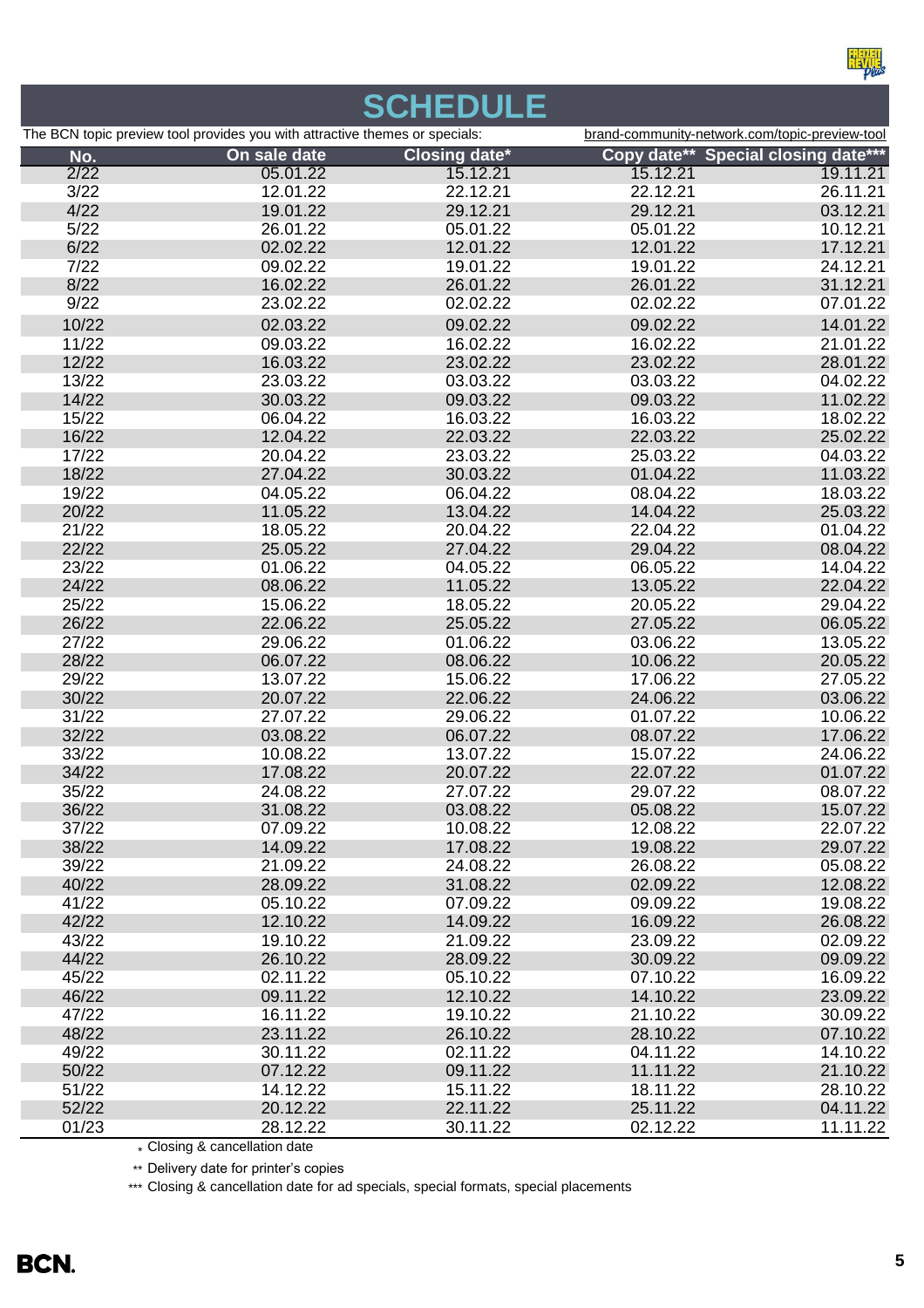

# **SPECIALS**

### **Scheduled Specials 2022**

| <b>Title</b>             | On sale date         | Closing date* | Copy date** | <b>Special closing</b><br>date*** |
|--------------------------|----------------------|---------------|-------------|-----------------------------------|
| Freizeit Revue- Advent   | per request          |               |             |                                   |
| Freizeit Revue- Horoskop | per request          |               |             |                                   |
| Freizeit Revue- Royal    | per request, 5x p.a. |               |             |                                   |

\* Closing & cancellation date

\*\* Delivery date for printer's copies

\*\*\* Closing & cancellation date for ad specials, special formats, special placements

### **Formats & Rates**

| <b>Title</b> | <b>Format</b> | <b>Placement</b> | <b>Bleed Format*</b> | Rate                     |
|--------------|---------------|------------------|----------------------|--------------------------|
| Advent       | $1/1$ page    | Standard         | per request          | 10,500 €                 |
| Advent       | $1/2$ page    | Standard         | per request          | 5,800 €                  |
| Horoskop     | $1/1$ page    | Standard         | per request          | $3,200 \in$              |
| Horoskop     | $1/2$ page    | Standard         | per request          | 1,600 €                  |
| Royal        | $1/1$ page    | Standard         | per request          | 10,500 €                 |
| Royal        | $1/2$ page    | Standard         | per request          | 5,800 €                  |
|              |               |                  |                      | $*$ width y hojaht in mm |

\*width x height in mm